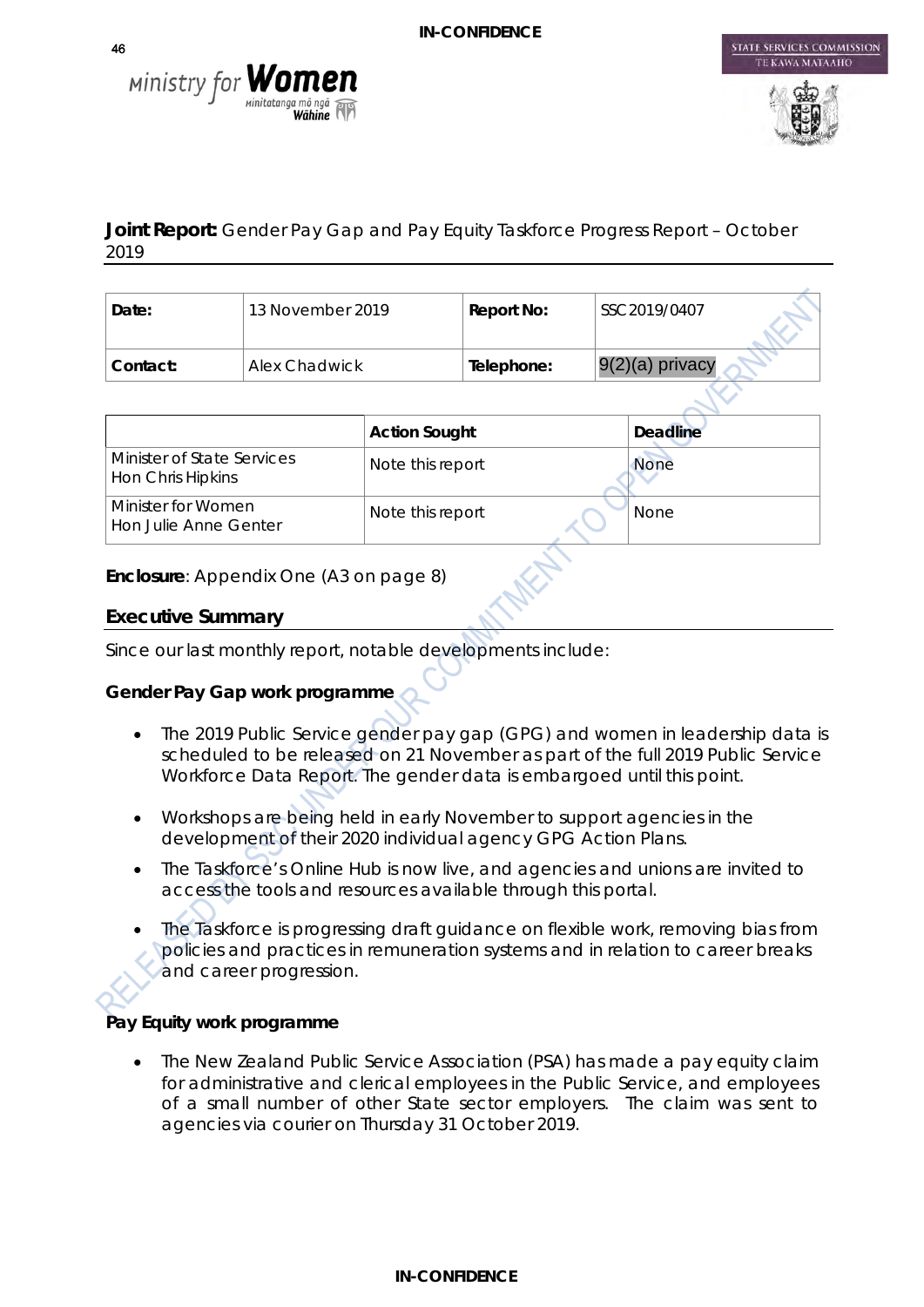#### **IN-CONFIDENCE**

- The draft Cabinet paper detailing the proposed new Governance and Oversight Framework for pay equity claims is currently out for Ministerial/party consultation.
- 9(2)(f)(iv) confidentiality of advice
- The Comparator Sub-Group has been developing recommendations for a central data repository for comparator data. These recommendations will be presented at the next Ministerial Forum on 5 December 2019.
- 9(2)(f)(iv) confidentiality of advice
- The first meeting of the Expediting Claims Sub-Group was held this month. The group will meet again in early November to finalise recommendations for the next Ministerial Forum on 5 December 2019 on how settled pay equity claims can be used to create efficiencies in the settlement of claims across other workforces.
- 9(2)(f)(iv) confidentiality of advice
- 9(2)(f)(iv) confidentiality of advice, 9(2)(j) prejudice to negotiations

#### **Minister's Office Comments**

| Comments:            |  |  |
|----------------------|--|--|
|                      |  |  |
|                      |  |  |
|                      |  |  |
|                      |  |  |
| Date returned to SSC |  |  |
|                      |  |  |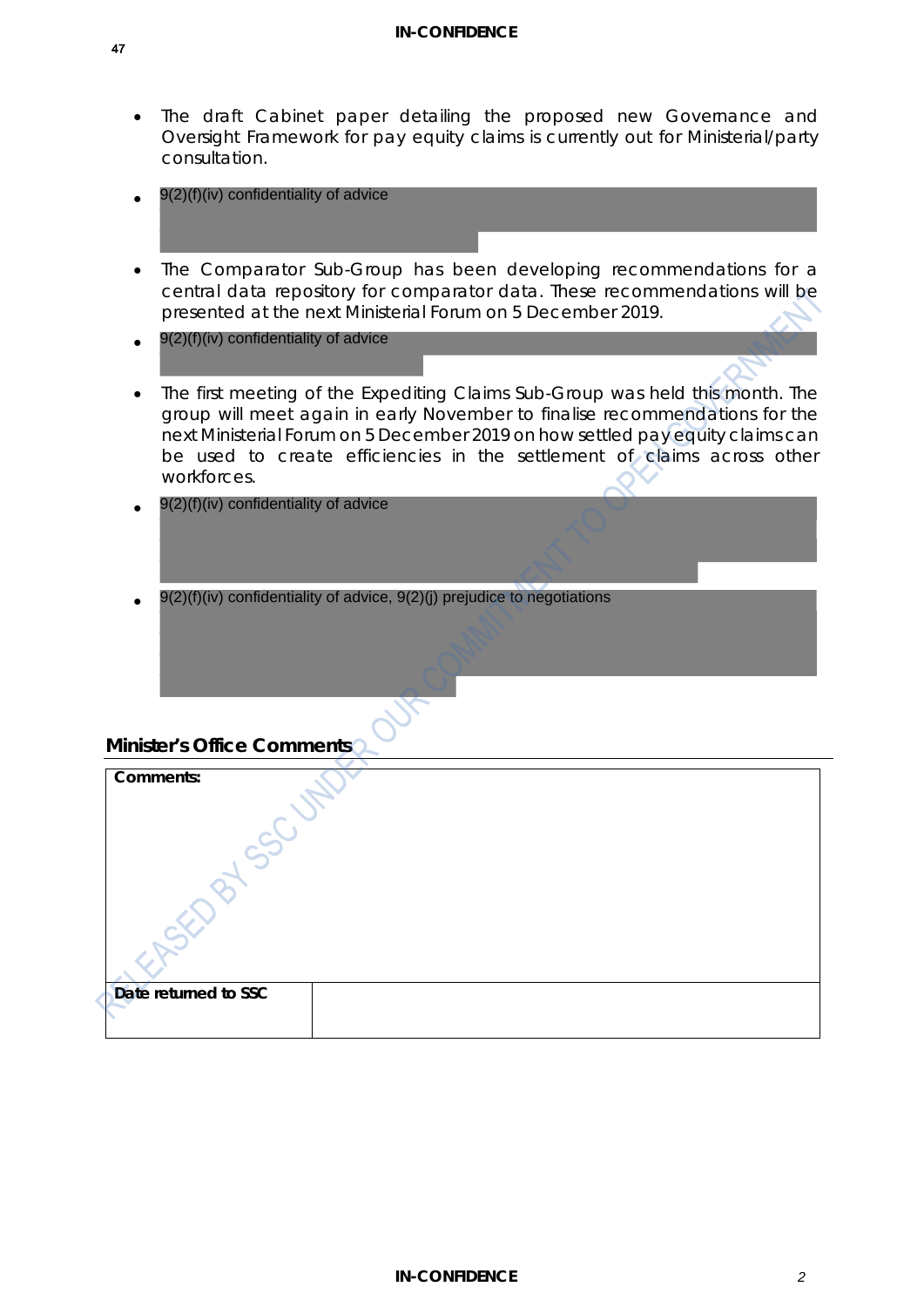### **Recommended Action**

We recommend that you:

- a **note** the progress being made by the Gender Pay Gap and Pay Equity Taskforce
- b **agree** that SSC release this briefing once it has been considered by you, with matters under active consideration withheld under section 9(2)(f)(iv) of the Official Information Act (OIA), including the attached Appendix One, and information related to pay equity in the Executive Summary and paragraphs 15 to 27, under section 9(2)(j) of the OIA, to enable agencies to carry on without prejudice or disadvantage negotiations. Agree/disagree. Agree/disagree.

Hon Chris Hipkins

**RELIGION 55CUMPTER OURCY** 

Hon Julie Anne Genter

**Minister for Women**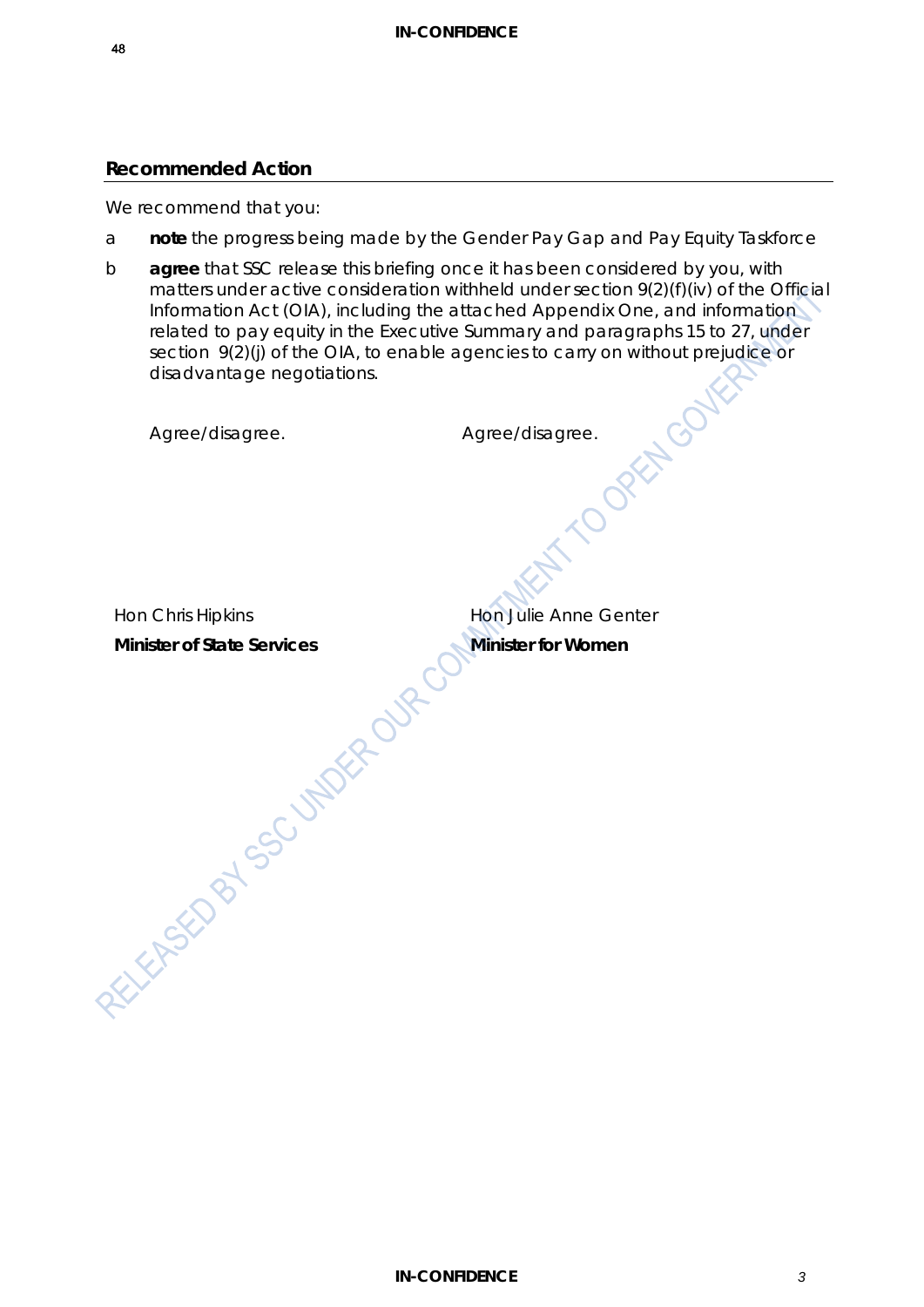## **Joint Report:** Gender Pay Gap and Pay Equity Taskforce Progress Report

#### **Purpose of Report**

This is the twelfth monthly report on the progress of the Gender Pay Gap Action  $\mathbf{1}$ Plan (Action Plan) and Pay Equity in the State sector work programme.

#### **Public Service Gender Pay Gap Action Plan**

- $\overline{2}$ A dashboard outlining progress against each of the Action Plan milestones is attached as Appendix One.
- The following sections provide further details of progress in the last month. 3

#### **Release of 2019 Public Service gender pay gap and leadership data**

- Last week we provided you with a joint report [SSC2019/0368] on the 2019 data on  $\boldsymbol{\Lambda}$ the GPG (10.5%) and representation of women in senior leadership in the Public Service (49.6%). This gender data is embargoed until the SSC releases the full 2019 Public Service Workforce Data Report, which is scheduled to take place on 21 November.
- 5 The Taskforce will be providing:
	- system-level communications to support the State Services Commissioner around this release, and
	- support for agencies to develop their communications about their individual gender data which will also be included in the 2019 Public Service Workforce Data Report.

#### **Workshops to support agencies in the development of their 2020 GPG Action Plans**

- The Taskforce and the PSA are jointly hosting workshops to support agencies to  $\overline{6}$ develop their 2020 Action Plans. The workshops:
	- celebrate the work agencies have achieved in 2019
	- build on agencies' success through shared learning
	- support agencies to review the progress they have made this year and develop strong GPG action plans for 2020.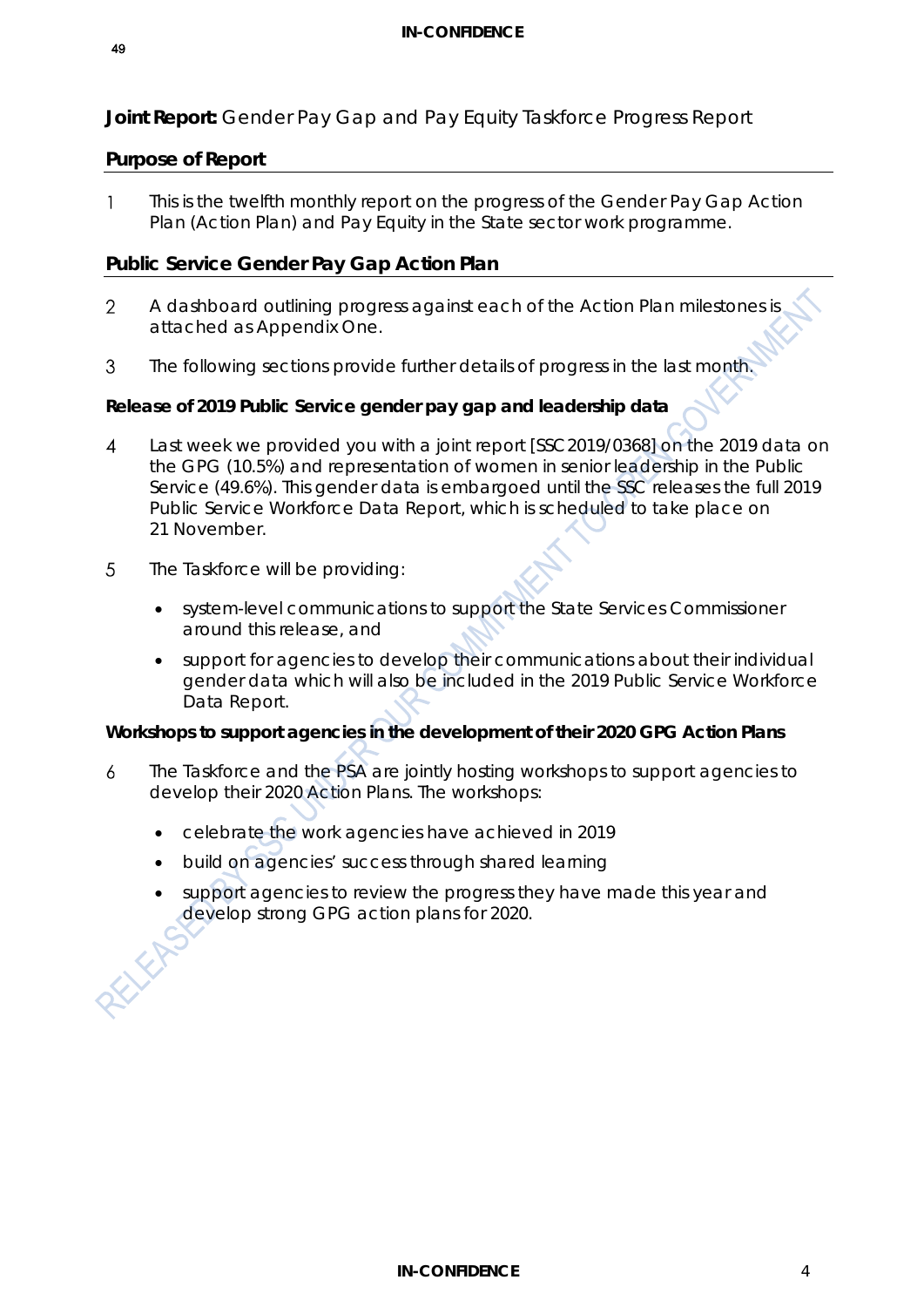#### **The Taskforce Online Hub is now live**

- $\overline{7}$ The Hub is now live, and agencies and unions have been invited to access the tools and resources available through this portal. The purpose of the Hub is to provide a 'one-stop-shop' to access the Taskforce's material to:
	- assist parties involved in State sector pay equity claims
	- support agencies to achieve the milestones in the GPG Action Plan.
- The Hub also contains a resource library that houses useful relevant websites and 8 content to assist agencies with their gender pay work.

#### **Flexible-work-by-default milestone: by the end of 2019 at least 15 agencies will be piloting flexible-by-default approaches**

- 9 Pilot agencies attended a workshop run by the Taskforce, at which they provided feedback on the draft flexible work guidance and identified issues they want to work on together.
- Feedback on the draft guidance was positive. Common issues the pilot group wants to work on together include:
	- influencing managers not already positive about flexible-work and building their capability to manage flexible teams
	- health and safety issues for employees working from home
	- developing metrics to monitor uptake of the full range of flexible work options within their agencies.

#### **Guidance on removing bias from policies and practices: remuneration systems**

Drafting the guidance on removing bias from remuneration systems starts this  $11$ month and its structure will follow an outline agreed between the Taskforce and union representatives. The structure outline is currently with union representatives for review.

#### **Guidance on removing bias from policies and practices: leave, career breaks and career progression**

12 A workshop with stakeholders on 29 November will begin the drafting process. A wide range of union representatives, Māori public servants and agency specialists are attending.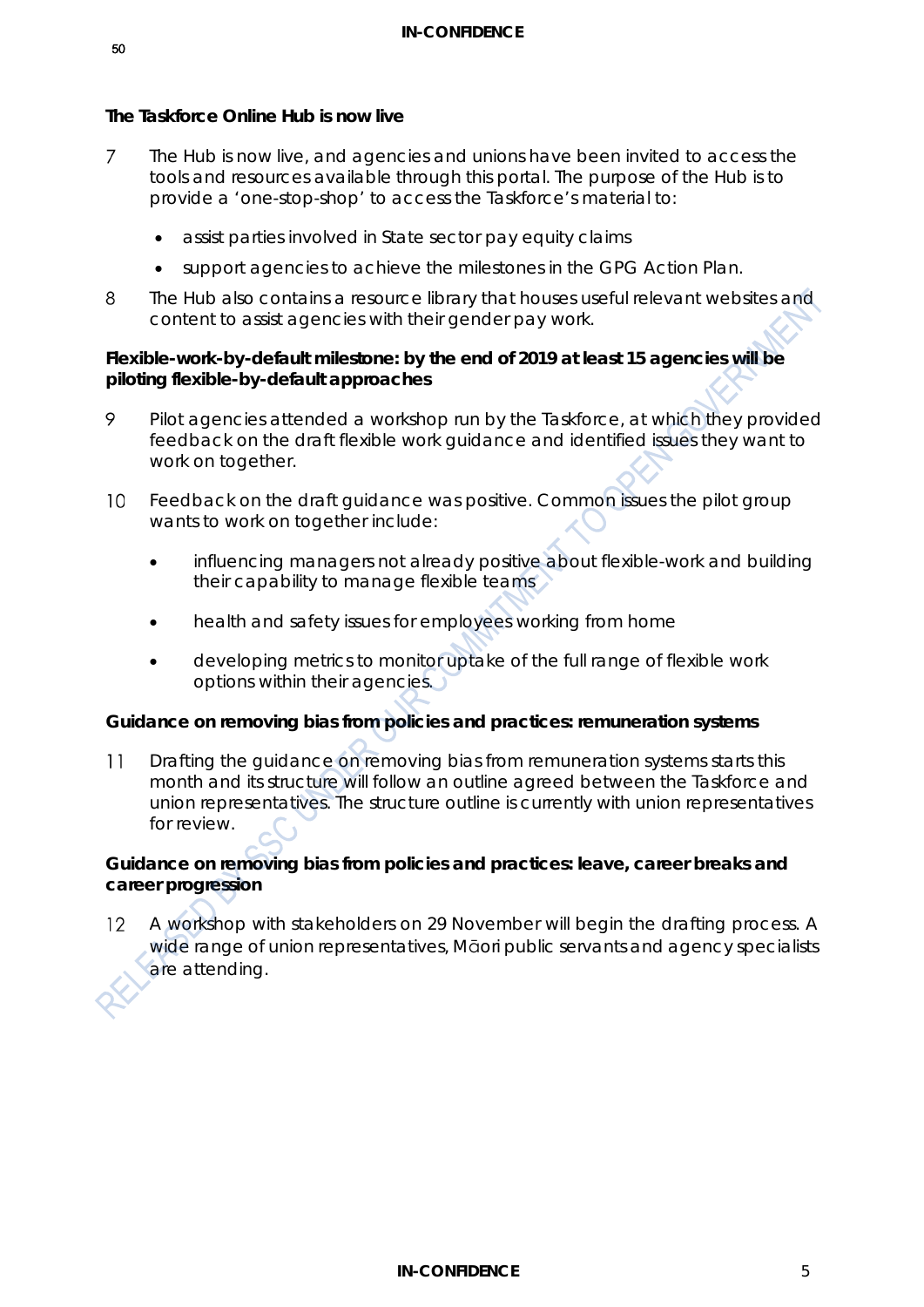### **Pay Equity in the State Sector Work Programme**

## **Governance of State Sector Pay Equity Claims**

Crown Law has provided legal advice on the new framework for the governance 13 and oversight of pay equity claims in the State sector (the Framework). A draft Cabinet paper that sets out the Framework in line with this advice is currently undergoing Ministerial consultation. As part of this process, it has been agreed that the Ministry for Women will provide advice to the Governance Group, where required, on gender issues. This will allow the Minister for Women to be kept appropriately informed as a leader of pay equity and as a member of MOGSSER. A formal process to ensure regular and meaningful consultation will be established.



Preparations are being made for the first Health sector Governance Group 16 meeting in mid-November 2019. Representatives of the Ministry of Health will provide a status update to the Governance Group on the Administration/Clerical, Nurses/Midwives and the Allied/Technical pay equity claims.



## **Cross-sector pay equity claim for administrative and clerical employees**

- 18 The PSA has made a pay equity claim for administrative and clerical employees in the Public Service, and employees of a small number of other State sector employers. The PSA sent the claim to agencies via courier on Thursday 31 October. The PSA seeks to progress the claim using the Reconvened Joint Working Group Pay Equity Principles (the Principles).
- 19 9(2)(f)(iv) confidentiality of advice

20 9(2)(f)(iv) confidentiality of advice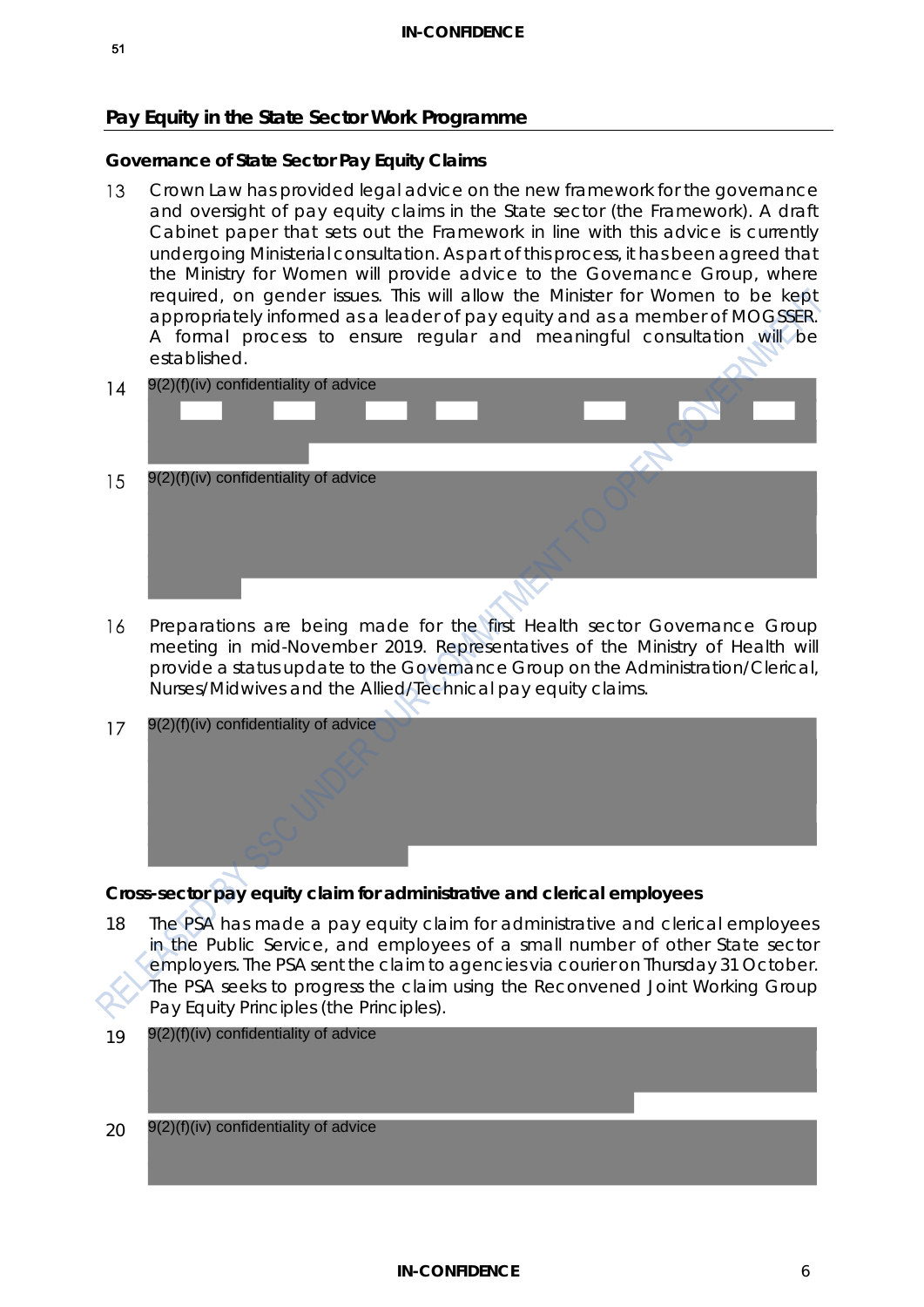|    | 9(2)(f)(iv) confidentiality of advice |
|----|---------------------------------------|
|    |                                       |
| 21 | 9(2)(f)(iv) confidentiality of advice |

#### **Pay Equity Tripartite Oversight Mechanisms**

- A further meeting of the Comparator Sub-group was held on 17 October and the 22 next meeting is scheduled for early November 2019. Work is progressing well for presenting recommendations on a central data repository for comparator data to the next Ministerial Forum on 5 December 2019.
- 23 The first meeting of the Expediting Claims Sub-group was held on 25 October and the next meeting will be held in early November 2019. The group is planning to present recommendations on how a pay equity settlement could be used to gain efficiencies for another claim process from a similar workforce in the same or another sector  $9(2)(f)(iv)$  confidentiality of advice to the next Ministerial Forum on 5 December 2019.
- 9(2)(f)(iv) confidentiality of advice $24$

### **Pay Equity tools and resources for the State sector**

25 Tools and templates for the "work assessment" phase of pay equity claims are to be published in early November 2019. Consultation is commencing on the next phase of tools and templates regarding raising and receiving a claim and concluding and negotiating a claim.

## **Upcoming Events**

| Date                      | <b>Details</b>                                                                                                                                  | Location   |
|---------------------------|-------------------------------------------------------------------------------------------------------------------------------------------------|------------|
| 21 November<br>(expected) | Release of Public Service Workforce Data Report,<br>which includes the 2019 gender pay gap and<br>data on women's representation in leadership. | Wellington |